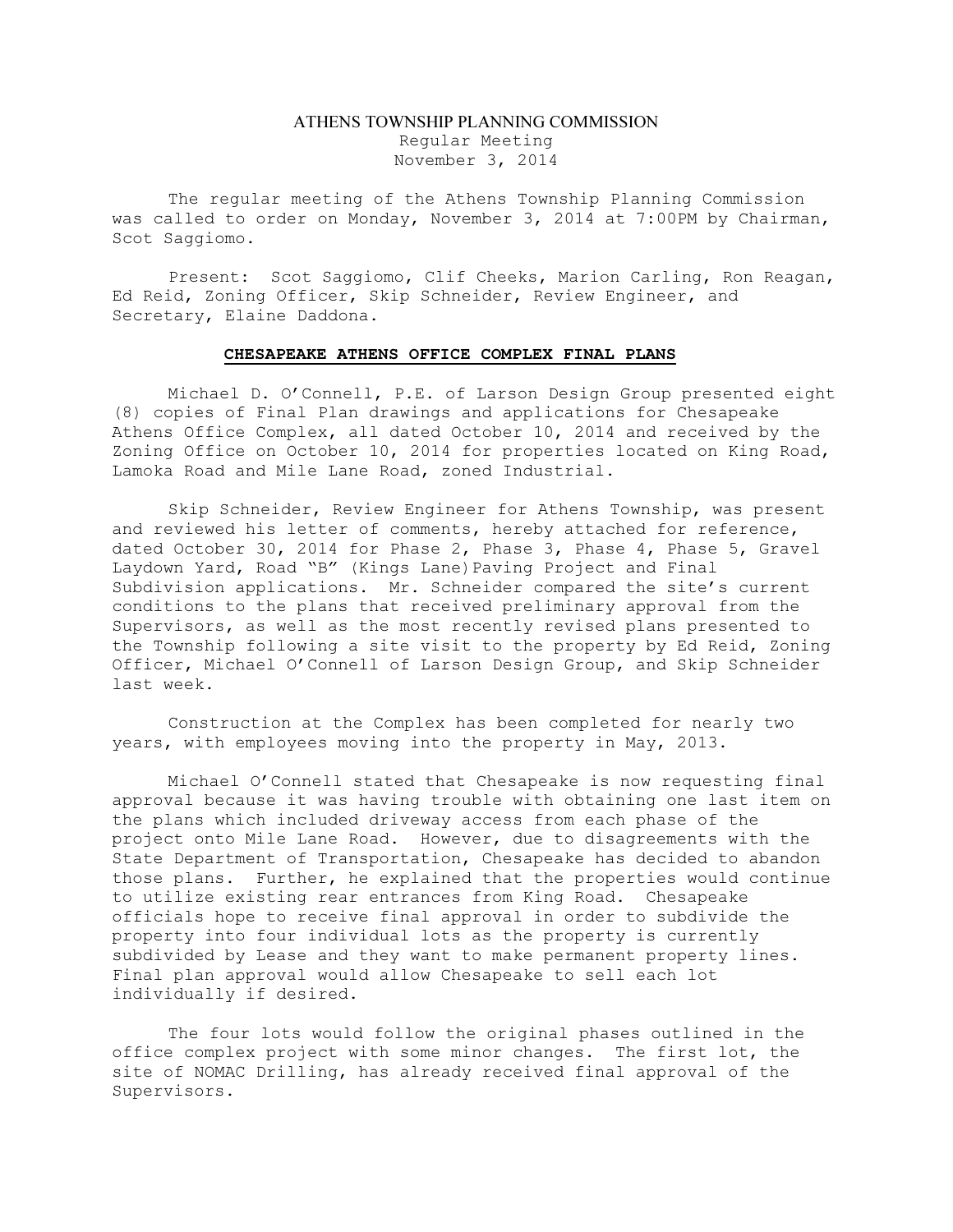Page 2 ATHENS TWP. PLANNING COMM'N November 3, 2014

Discussion of the Planning Commission with Skip Schneider followed regarding the Final Plan applications as follows:

### Chesapeake Final Plan, Phase 5 (Great Plains)

Next to the NOMAC lot is Lot 5 which consists of the original fifth phase of the project, the proposed site of Great Plains Oilfield Rental. The building originally proposed for the lot was scrapped and is currently utilized as an equipment storage yard.

Check #5205945 from Chesapeake Operating, LLC dated October 9, 2014 in the amount of Five Hundred (\$500.00) Dollars was received by the Zoning Office for filing fee along with Check #5205946 in the amount of One Thousand Five Hundred (\$1,500.00) Dollars for Engineer review fee and Check #5205691 in the amount of Twenty-five (\$25.00) Dollars made payable to the Bradford County Treasurer received for review fee.

The recommendation of the Planning Commission is as follows: (1) As a result of the access changes, the Planning Commission would require that any constructed driveway access points onto Mile Lane Road be removed and replaced with green space. The access into each property is currently blocked off with barricades and traffic cones; (2) The unfinished parking lot of the Mile Lane Road side of this phase needs to either be moved to the King Road side of the property or be completed. Need to know the number of employees on the site. The lot needs a top layer, striping and a finished drainage system; (3) The lot will also be required to have a dumpster with enclosure and portable toilets for restroom facilities prior to final approval. (4) Need to confirm that green space has decreased from 2.28 acres to 1.73 acres; and (5) Need to confirm based on the as-built conditions, the required area of #3 stone is at the proper depth and 2.28 acres.

# Chesapeake Final Plan, Phase 2 (Hodges & Oilfield Trucking)

According to Skip Schneider, the deviations in the Final plans from the approved Rev-8 plans, followed by recommendation of the Planning Commission are: (1) The driveway access point onto Mile Lane Road needs to be addressed as previously stated; (2) The lot will be required to have random samples of stone at the perimeter tested to ensure that the property meets the Township's required minimum 30 percent of pervious coverage; and (3) Need to formally withdraw the CNG facility from the Plan.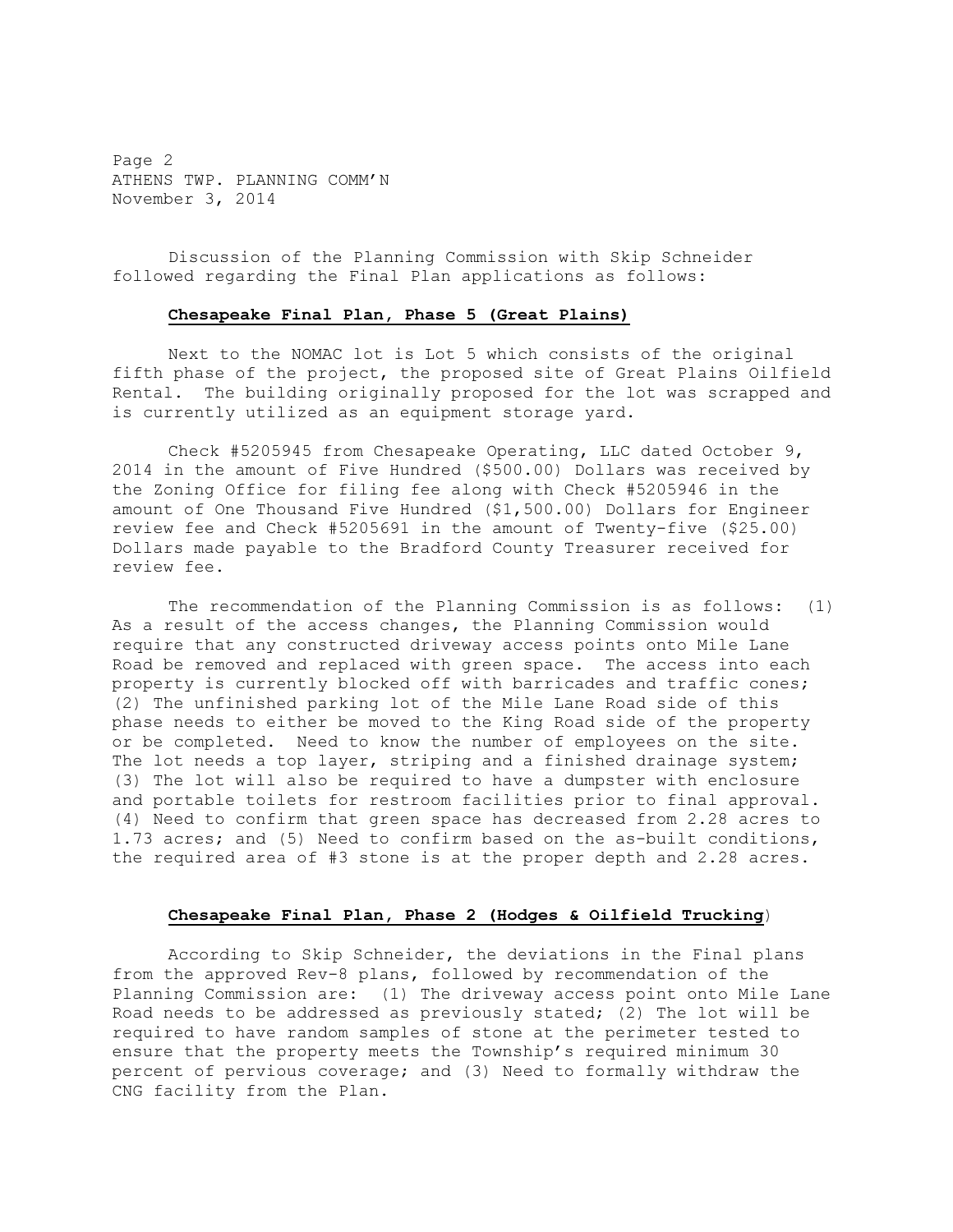Page 3 ATHENS TWP. PLANNING COMM'N November 3, 2014

Check #5205942 from Chesapeake Operating, LLC dated October 9, 2014 in the amount of Six Thousand Four Hundred ninety-six and 50/100 (\$6,496.50) Dollars for the filing fee was received by the Zoning Office along with Check #5205944 in the amount of Four Thousand Three Hundred and no/0100 (\$4,300.00)Dollars for Engineer review fee, and Check #5205690 in the amount of Twenty-five (\$25.00) Dollars made payable to the Bradford County Treasurer received for the review fee.

### Chesapeake Final Plan, Phase 3 (Garage on the site)

According to Skip Schneider, the deviations in the Final plans from the approved Rev-8 plans are as indicated in the letter dated October 30, 2014. Following discussion of the Planning Commission, the recommendation is as follows: (1) The driveway access point onto Mile Lane Road needs to be addressed; (2) Chesapeake will need to fill in and stabilize some erosion where one of the culvert pipes at the rear of the site washed out; (3) The lot will be required to have random samples of stone at the perimeter tested to ensure that the property meets the Township's required minimum 30 percent of pervious coverage; (4) Need to mark out on the drawing the designated parking spaces for employees and visitors at the shop building; and (5) Need to withdraw the CNG facility from the Plan.

Check #5205943 from Chesapeake Operating, LLC dated October 9, 2014 in the amount of One Thousand Two Hundred fifteen and no/100 (\$1,215.00) Dollars for the filing fee was received by the Zoning Office along with Check #5205947 in the amount of One Thousand Five Hundred and no/100 (\$1,500.00) Dollars for the Engineer review fee, and Check #5205687 in the amount of Twenty-five (\$25.00) Dollars made payable to the Bradford County Treasurer received for the review fee.

# Chesapeake Final Plan, Phase 4 (Office building)

According to Skip Schneider the deviations in the Final plans from the approved Rev-6 plans are as indicated in the letter dated October 30, 2014. Following discussion of the Planning Commission, the recommendation is as follows: (1) The driveway access point onto Mile Lane Road needs to be addressed as it was not paved as it was approved; (2) Need to add thirteen (13) spaces to the parking or request a variance from Athens Township for this requirement: (3) Need to confirm the green space and amount of acreage; (4) Need to remove any remaining perimeter BMP's; (5) Need to withdraw the CNG facility from the Plan.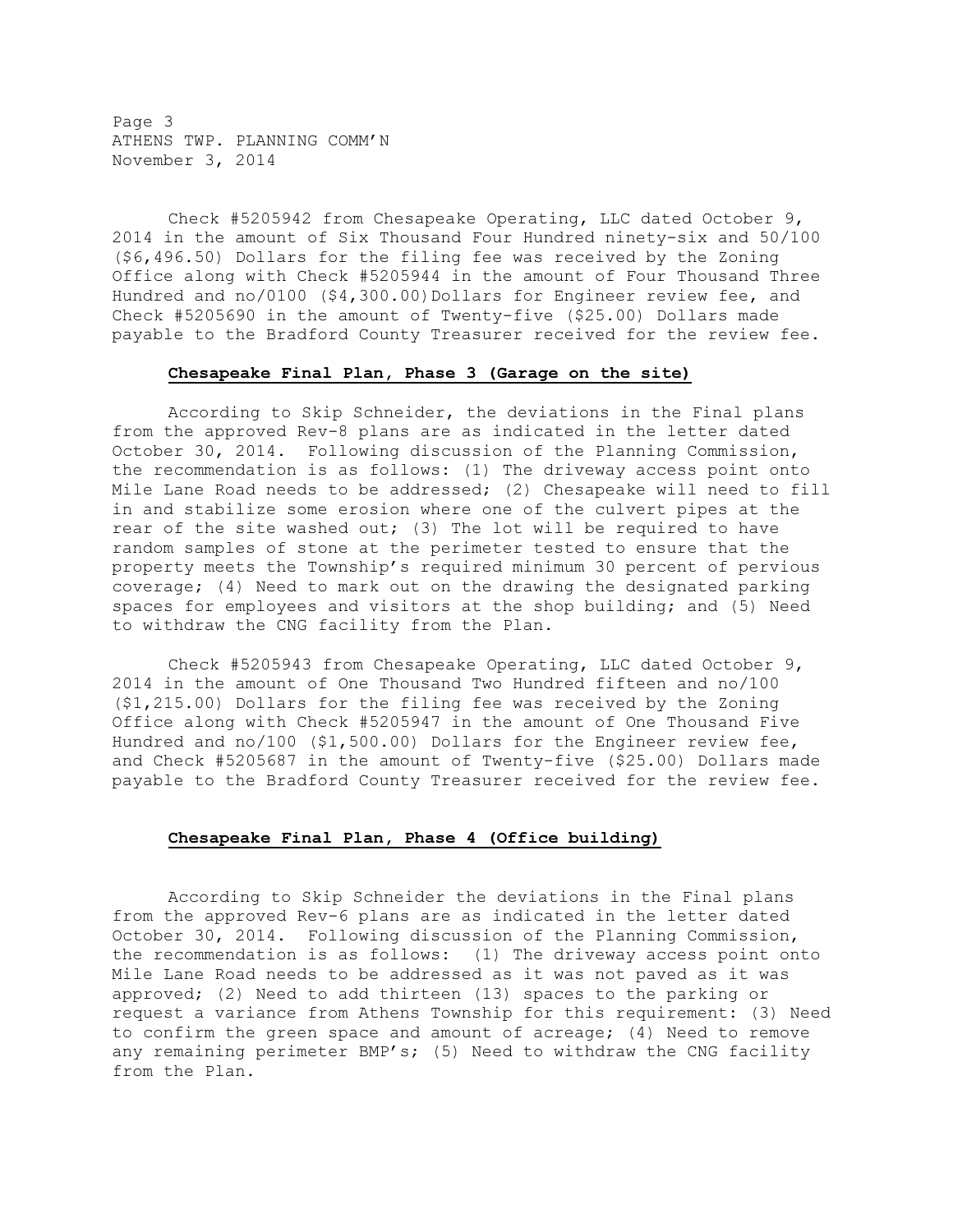Page 4 ATHENS TWP. PLANNING COMM'N November 3, 2014

Check #5205938 from Chesapeake Operating, LLC dated October 9, 2014 in the amount of Eleven Thousand Four Hundred fifty-four and no/100 (\$11,454.00) Dollars for the filing fee was received by the Zoning Office along with Check #5205949 in the amount of Five Thousand and no/100 (\$5,000.00) Dollars for the Engineer review fee, and Check #5205689 in the amount of Twenty-five (\$25.00) Dollars made payable to the Bradford County Treasurer received for the review fee.

### Chesapeake Final Plan, Gravel Laydown Yard (former Camco site)

Following discussion of the Planning Commission, the recommendation is as follows: Will need to meet the ten (10)foot setback for parking both side yard and rear yard.

Check #5205939 from Chesapeake Operating, LLC dated October 9, 2014 in the amount of Five Hundred and no/100 (\$500.00) Dollars was received by the Zoning Office for the filing fee, along with Check #5205948 in the amount of One Thousand Five Hundred and no/100 (\$1,500.00) Dollars for the Engineer review fee, and Check #5205692 in the amount of Twenty-five (\$25.00) Dollars made payable to the Bradford County Treasurer received for the review fee.

# Road "B" Paving Project

Following discussion of Skip Schneider and the Planning Commission, the recommendation is as follows: (1) The cross sections of the culverts at the driveways have to be part of the Paving project since they are within the right-of-way to be dedicated. Need to provide wider cross section at the culverts. It appears that the flow line does not have positive grade at all culverts and forms ponding areas that could impact the road to be dedicated; (2) Need to update property lines to represent proposed SD map; and (3) Need to add ROW line along Gravel Lay Down Yard ("Camco Site").

Check #520940 from Chesapeake Operating, LLC dated October 9, 2014 in the amount of Five Hundred and no/100 (\$500.00) Dollars was received by the Zoning Office for the filing fee, along with Check #520950 in the amount of One Thousand Five Hundred and no/100 (\$1,500.00) Dollars for the Engineer review fee, and Check #520688 in the amount of Twenty-five (\$25.00) Dollars made payable to the Bradford County Treasurer received for the review fee.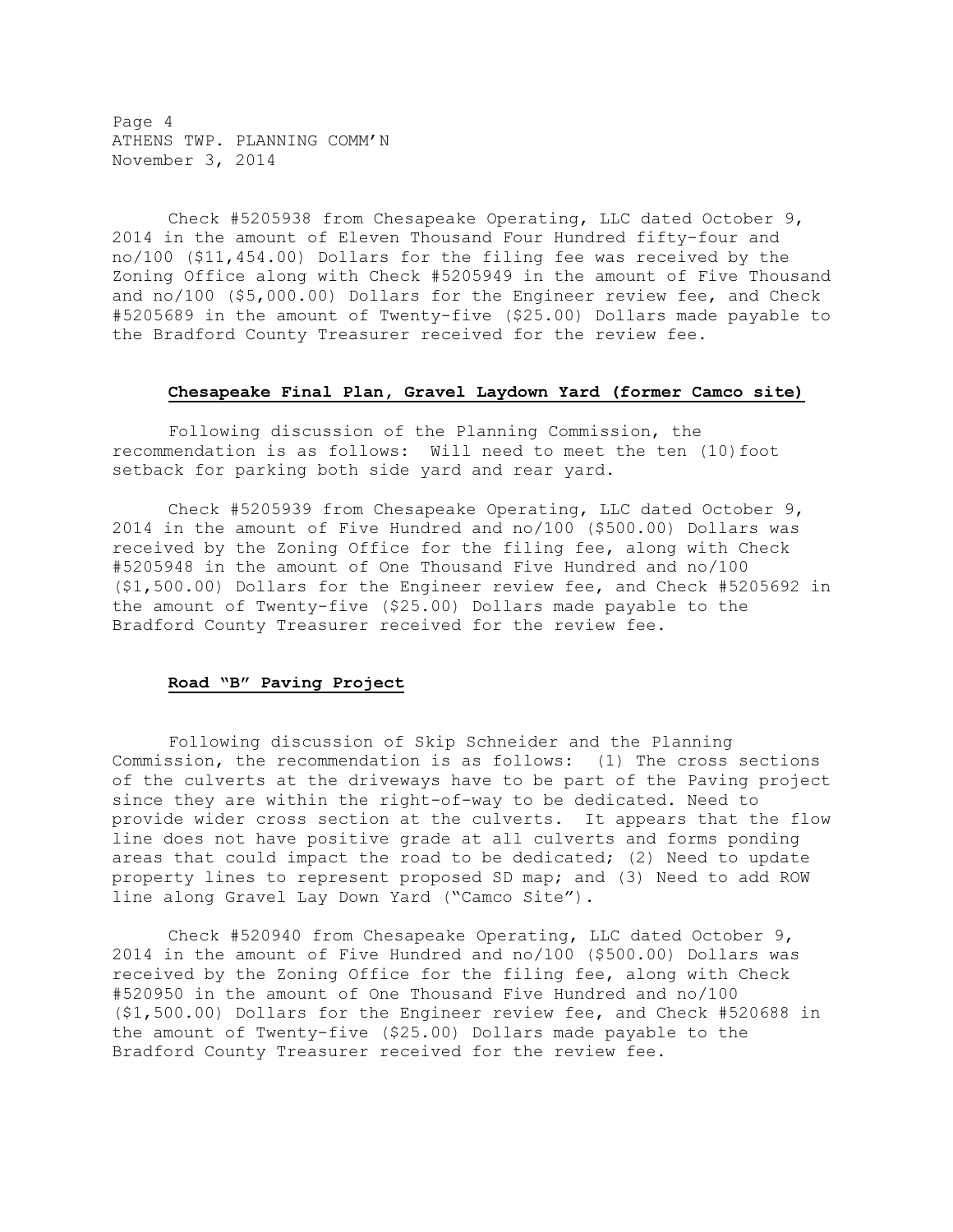Page 5 ATHENS TWP. PLANNING COMM'N November 3, 2014

### Final Subdivision Plan

The recommendation of the Planning Commission is as follows: (1) Final subdivision property lines are inconsistent with the property lines shown on the Final Plans for Phases 2 thru 5, Road "B" and the Gravel Lay down Yard; (2) Combining Phase 3 and Phase 4 in one lot would make Phase 4's office building the principle building and two shop buildings—accessory structures. That would require correcting the property lines in the Phase 3 and 4 plans and update of the site calculations. Any future development on the present Phase 3 site would require subdivision or a variance relief from the Athens Township Zoning Ordinance Section 501.C (more than one principle building).

Check #5205941 from Chesapeake Operating, LLC dated October 9, 2014 in the amount of Three Hundred and no/100 (\$300.00) Dollars was received by the Zoning Office for the filing fee, along with Check #5205693 in the amount of Twenty-five (\$25.00) Dollars made payable to the Bradford County Treasurer received for the review fee.

#### Other comments of Skip Schneider:

The Planning Commission notes the following: (1) Phase  $1-4$ , Gravel Yard and Road Project Engineering certification is not signed (SALDO 203.A14); (2) Phase 1-4, Gravel Yard and Road Project Surveyor statement is missing (SALDO 203.A16); Inconsistency in the Location Map and designation of the phases (Lots); Road "B" Paving Project plans show Phase 6 (sheet C-2).

Mike O'Connell stated that he would have to take the comments back to the Chesapeake officials for discussion. He stated that the work on the site modifications may not begin until Spring, and the Planning Commission stated that Chesapeake would then have the option of bonding 110 percent of the estimated cost of the modifications in order to effectuate final approval by the Supervisors to proceed with the Subdivision.

Motion by Clif Cheeks to approve the Minutes of September 30, 2014 as read, second by Ron Reagan, and motion unanimously carried.